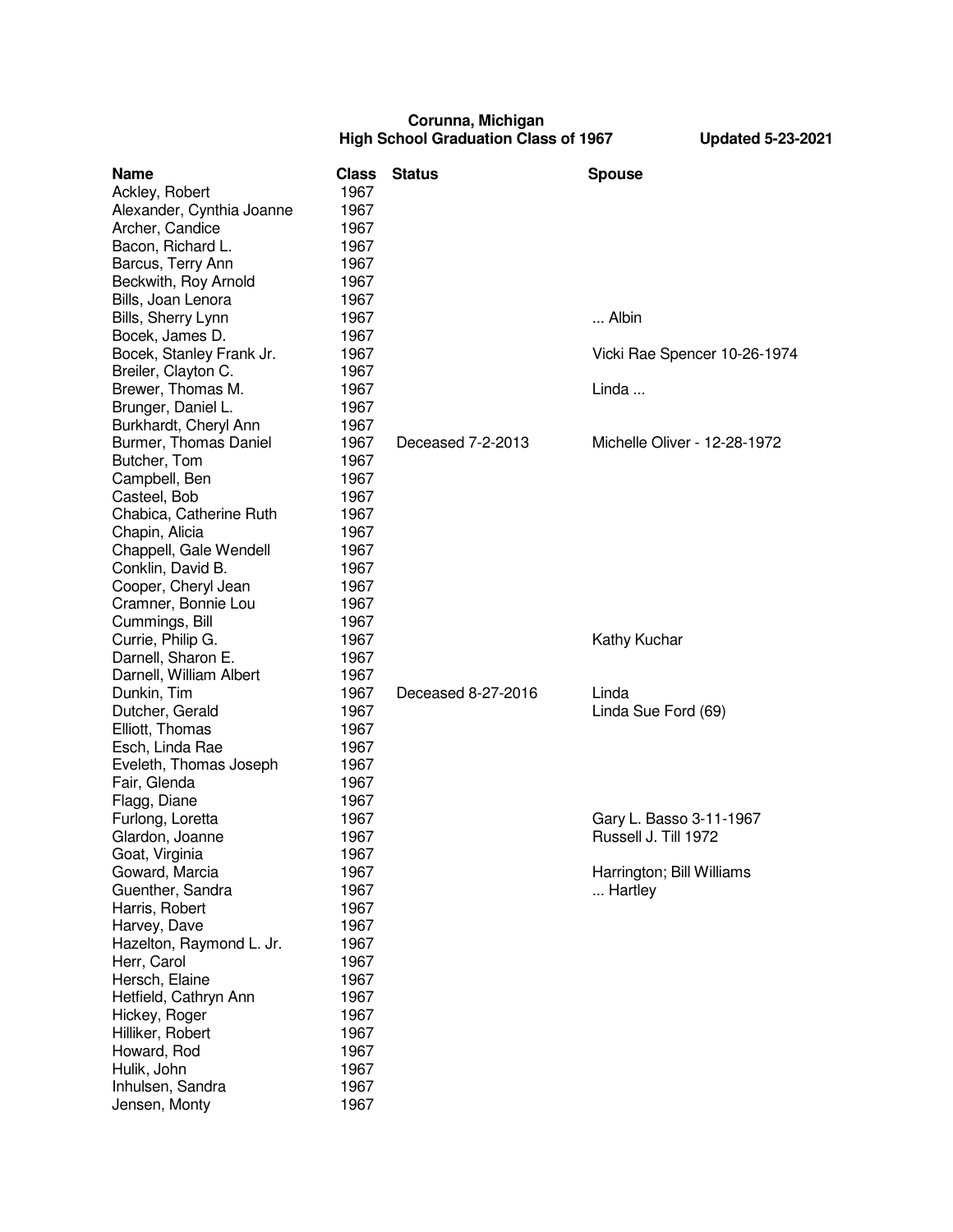| Johnson, Brenda       | 1967 |                    |                           |
|-----------------------|------|--------------------|---------------------------|
| Johnson, David        | 1967 |                    |                           |
| Jones, David L.       | 1967 |                    |                           |
| Kalisek, Barbara      | 1967 |                    | <b>Richard Miculka</b>    |
| Kalisek, Robert G.    | 1967 |                    |                           |
| Kiacz, Barbara A.     | 1967 |                    |                           |
| Krapek, Diana M.      | 1967 |                    |                           |
| Kribs, Michael        | 1967 | Deceased 3-12-2017 | Cathy Chaprnka 4-9-1989   |
| Kuchar, Henry N.      | 1967 |                    |                           |
| Kurrle, Donna         | 1967 |                    |                           |
| Kurrle, Meredith Ann  | 1967 |                    | Thompson                  |
| Lang, Frances H.      | 1967 |                    |                           |
| Lecureaux, Catheryn   | 1967 |                    | Fleming                   |
| Libby, Gail           | 1967 |                    |                           |
| Lowe, Janice          | 1967 |                    |                           |
| Lucas, Sandy          | 1967 |                    |                           |
| Magyar, Terrie        | 1967 |                    | Larkins                   |
| Majzel, Jim           | 1967 | Deceased 12-9-2015 |                           |
| Mason, Linda          | 1967 |                    |                           |
| Matlock, Larry        | 1967 |                    |                           |
| Matthews, Elaine E.   | 1967 |                    |                           |
| Matthews, Richard     | 1967 |                    |                           |
| McAninch, Avis E.     | 1967 |                    | Gerald M. Hathon 9-2-1967 |
| McCartney, Phyllis    | 1967 |                    |                           |
| McCloy, David         | 1967 |                    |                           |
| McIntyre, Jill        | 1967 | Deceased           |                           |
| Miller, William       | 1967 |                    |                           |
| Mitosinka, Mary       | 1967 |                    |                           |
| Morrice, Gary         | 1967 | Deceased 8-27-2009 | Salley J. Burtch          |
| Morse, Terry          | 1967 |                    |                           |
| Nall, Virginia        | 1967 |                    | Chapman                   |
| Nequist, Axel         | 1967 |                    |                           |
| Nix, Brenda           | 1967 |                    |                           |
| Noonan, Daniel F.     | 1967 |                    |                           |
| Novak, Dennis         | 1967 |                    |                           |
| Parker, Ruby          | 1967 |                    |                           |
| Perina, Barbara       | 1967 |                    |                           |
| Phaneuf, Timothy      | 1967 |                    |                           |
| Porter, Dean          | 1967 |                    |                           |
| Powell, Judith        | 1967 |                    | Donald Manker             |
| Price, Paul Kenneth   | 1967 |                    |                           |
|                       |      |                    |                           |
| Rathbun, Cheryl       | 1967 |                    |                           |
| Riley, Joseph C.      | 1967 |                    |                           |
| Robbins, Linda        | 1967 |                    |                           |
| Robertson, Bonnie Lee | 1967 |                    | Norman W. Pincock         |
| Rogers, Mark          | 1967 |                    |                           |
| Ryan, Donna Jean      | 1967 |                    |                           |
| Sanderson, Carol Lynn | 1967 |                    | Robert Hammond            |
| Schmidt, Nancy        | 1967 |                    |                           |
| Schouw, Arthur        | 1967 |                    |                           |
| Semans, Willis        | 1967 |                    |                           |
| Shane, Oma            | 1967 |                    |                           |
| Shewalter, Nick       | 1967 |                    |                           |
| Shultz, Keith         | 1967 |                    |                           |
| Sisco, Pat            | 1967 |                    |                           |
| Smejkal, Jean         | 1967 |                    |                           |